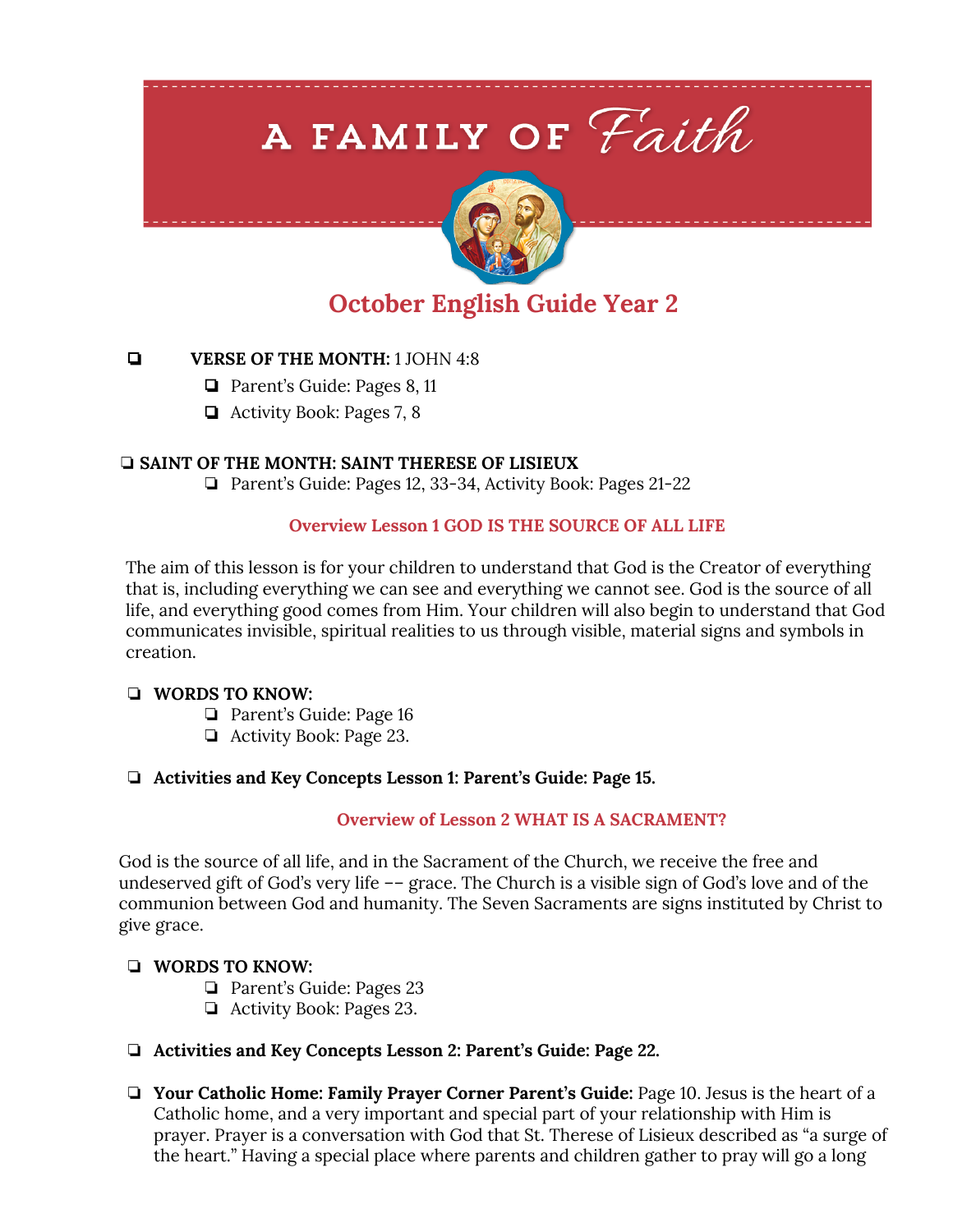way toward helping you make prayer a regular part of you family life.

If you do not already have a dedicated place set aside for your family to pray, create a simple prayer space this month. Set up a "prayer corner" in your kitchen or family room on a mantle, a small table, or simply a special shelf in a bookcase. Add a crucifix, a

# **BY THE END OF THIS MONTH, YOUR CHILDREN SHOULD BE ABLE TO:**

#### ❏ **Recite this month's Scripture Memorization.**

- ❏ Parent's Guide: Page 8, 11,
- ❏ Activity Book: Pages 7, 8.

#### ❏ **Define this month's Words to Know.**

- ❏ Parent's Guide: Pages 16, 23
- ❏ Activity Book: Page 23.

# ❏ **Explain that God created everything out of nothing and that He is the source of all life.**

- ❏ Parent's Guide: Pages 17-19,
- ❏ Activity Book: Page 9.

#### ❏ **Understand that God helps us understand invisible, spiritual things through visible, material things.**

- ❏ Parent's Guide: Pages 17-19, 20-21, 26-32
- ❏ Activity Book: Pages 10
- ❏ (Answers in Parent's Guide Page 20), 12-13
- ❏ (Answers in Parent's Guide: Page 27), 14- 17, 18
- ❏ (Answers in Parent's Guide Pages 30-31) 19, 20.

#### ❏ **Describe, in basic terms, what a Sacrament is.**

- ❏ Parent's Guide: Pages 24-25, 26-27,
- ❏ Activity Book: Pages 11, 12-13
- ❏ (Answers in Parent's Guide: Page 27).

#### ❏ **Tell you about St. Thérese of Lisieux.**

- ❏ Parent's Guide: Pages 11, 33-34,
- ❏ Activity Book: Pages 21-22

# *October in Review*

#### **THIS MONTH YOU EXPLORED AS A FAMILY THE QUESTIONS:**

#### ❏ **Where does all life come from?**

- ❏ Parent's Guide: Page 17-19,
- ❏ Activity Book Page 9.

#### ❏ **How does God help us understand invisible things?**

- ❏ Parent's Guide: Pages 18-21
- ❏ Activity Book: Pages 9, 10
- ❏ (Answers in Parent's Guide: Page 20).

#### ❏ **What is a Sacrament?**

❏ Parent's Guide: Pages 24-25, 26-27,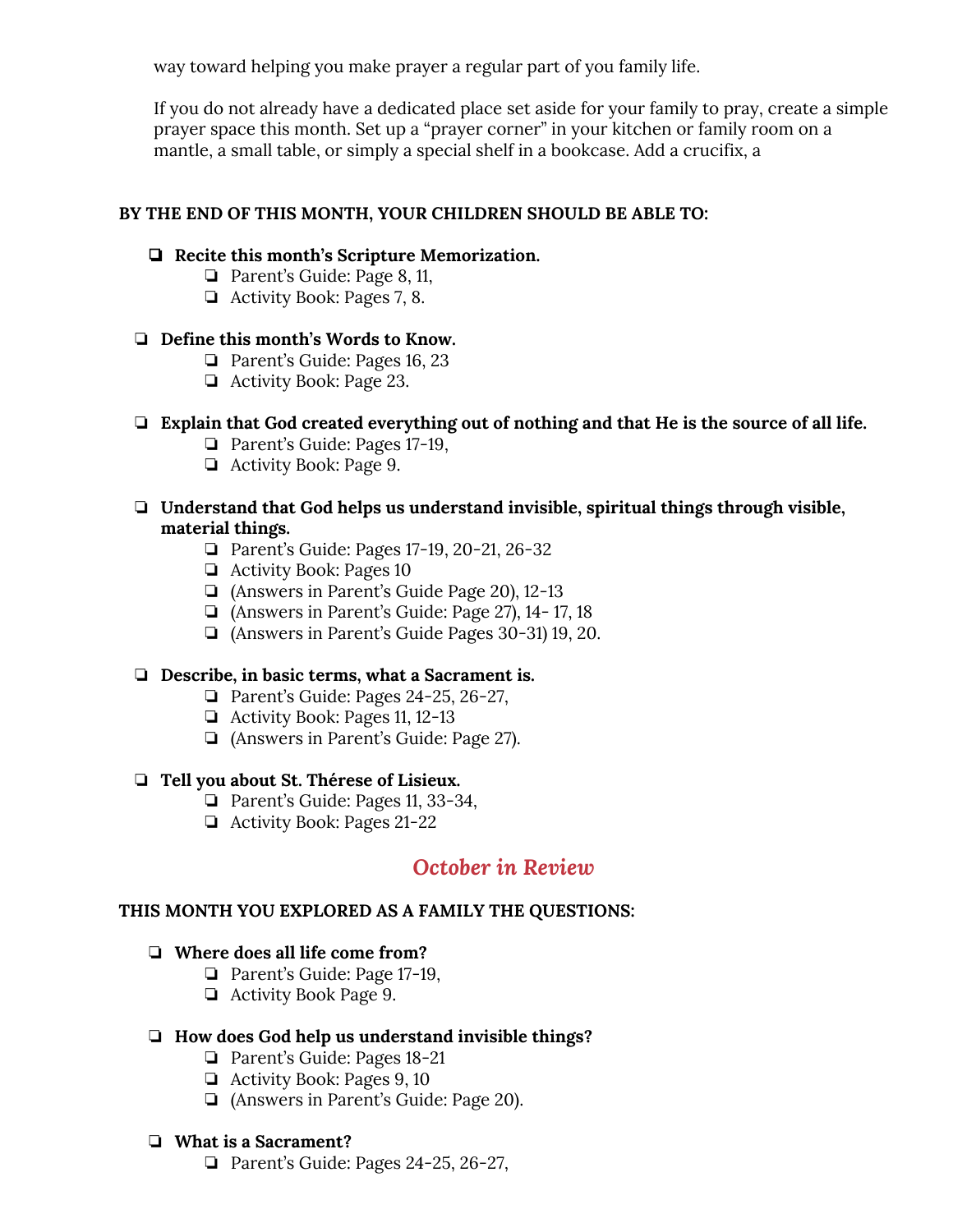- ❏ Activity Book: Pages 11, 12-13
- ❏ (Answers in Parent's Guide: Page 27), 14, 15, 16, 17, 18
- ❏ (Answers in Parent's Guide: Page 30-31), 19.

# **In Lesson 1 your children learned:**

# ❏ **God is the creator of all things visible and invisible.**

- ❏ Parent's Guide: Pages 17-19
- ❏ Activity Book: Page 9

# ❏ **A sign is something that points to the existence of something else.**

- ❏ Parent's Guide: Pages 20-21,
- ❏ Activity Book: Page 10
- ❏ (Answers in Parent's Guide Page 20).

# **In Lesson 2 your children learned:**

- ❏ **Sacraments are signs that bring about what they represent.**
	- ❏ Parent's Guide: Pages 24-25,
	- ❏ Activity Book: Pages 11

# ❏ **The seven Sacraments are visible signs, instituted by Christ and entrusted to the Church, to give grace.**

- ❏ Parent's Guide: Pages 26-27, 30-31,
- ❏ Activity Book: Pages 12- 13 (Answers in Parent's Guide: Page 27), 14-17, 18 (Answers in Parent's Guide: Pages 30-31), 19.

# ❏ **We need grace, the free gift of God's life in us, to go to Heaven.**

- ❏ Parent's Guide: Pages 28-29, 32,
- ❏ Activity Book: Page 14-17, 18
- ❏ (Answers in Parent's Guide: Pages 30-31), 20.

# ❏ **Recommended Activities:**

- ❏ Parent's Guide: Pages 10, 11, 13, 16, 17-19, 20-21, 23, 24-25, 26-27, 28-29, 30-31, 32, 33-34, 35-37, 39-41, 43.
- ❏ Activity Book: Pages 8, 9, 10 (Answers in Parent's Guide Page: 20), 11, 12-13 (Answers in Parent's Guide: Page 27), 14-17, 18
- ❏ (Answers Parent's Guide Pages: 30- 31), 19, 20, 21-22, 23.